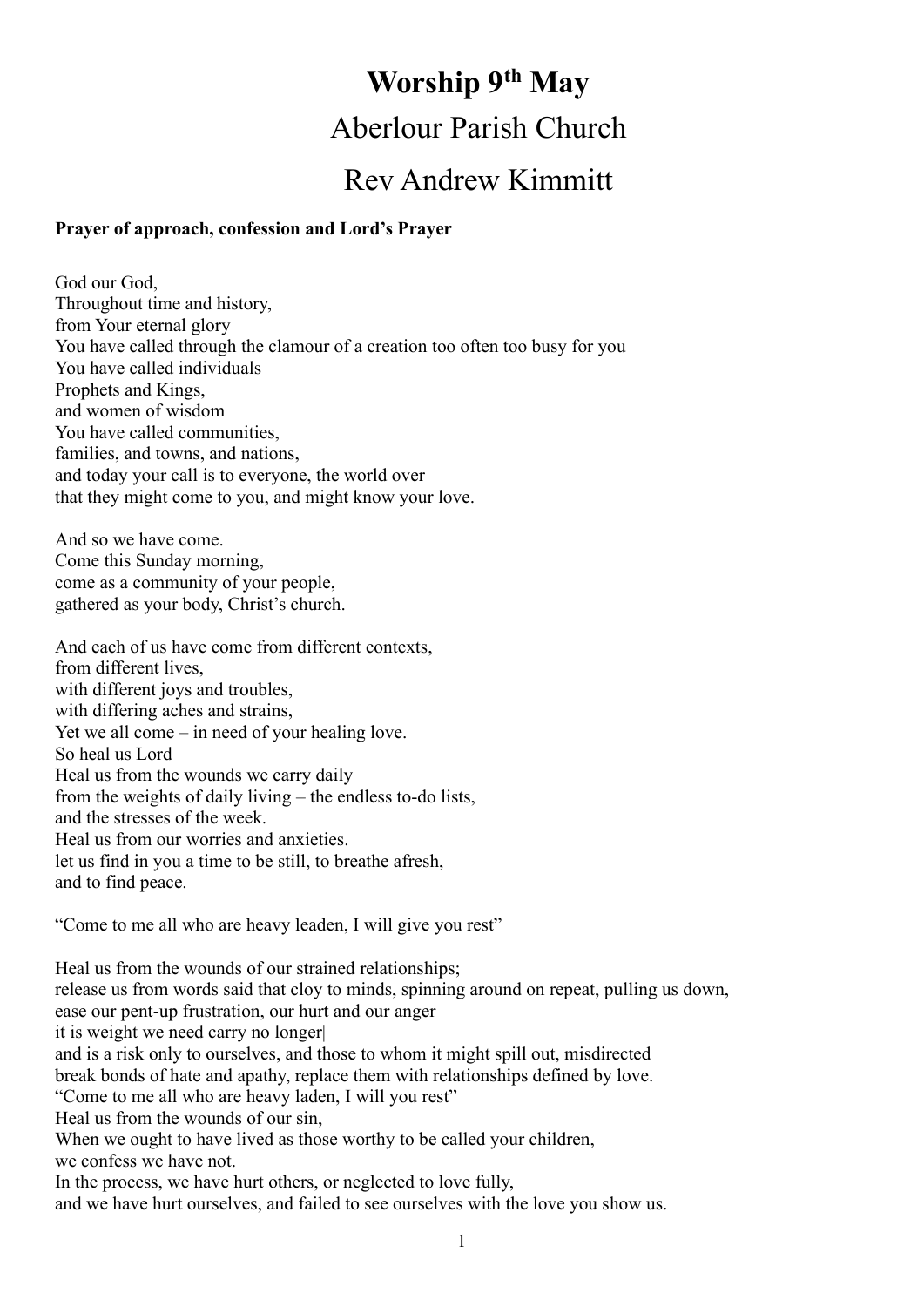Heal us, that we might grow in your love, that we might be made in nearer likeness to Christ, that we might be claimed as your redeemed children.

"Come to me all who are heavy laden, I will you rest"

So we pray, asking your Spirit will be with us as we worship together,

that our days might be blessed, and we know more deeply Christ who taught us all to pray together saying:

Our Father who art in heaven, Hallowed be thy name, Thy kingdom come, thy will be done on earth as it is heaven, Give us this day our daily bread, and forgive us our debts as we forgive our debtors, and lead us not into temptation, but deliver us from evil, for thine is the Kingdom, the power and the glory, forever. Amen.

## **Hymn CH4 97**

#### PSALM 139

- 1 O God, you search me and you know me. All my thoughts lie open to your gaze. When I walk or lie down you are before me : ever the maker and keeper of my days.
- 2 You know my resting and my rising. You discern my purpose from afar, and with love everlasting you besiege me : in every moment of life or death, you are.
- 3 Before a word is on my tongue, Lord, you have known its meaning through and through. You are with me beyond my understanding : God of my present, my past and future, too.
- 4 Although your Spirit is upon me, still I search for shelter from your light. There is nowhere on earth I can escape you : even the darkness is radiant in your sight.
- 5 For you created me and shaped me, gave me life within my mother's womb. For the wonder of who I am, I praise you : safe in your hands, all creation is made new.

from Psalm 139 Bernadette Farrell (*b.* 1957)

# **Reading – Galatians 1:13-17; 2:11-21**

**<sup>13</sup>** You have heard, no doubt, of my earlier life in Judaism. I was violently persecuting the church of God and was trying to destroy it. **<sup>14</sup>** I advanced in Judaism beyond many among my people of the same age, for I was far more zealous for the traditions of my ancestors. <sup>15</sup>But when God, who had set me apart before I was born and called me through his grace, was pleased **<sup>16</sup>** to reveal his Son to me, so that I might proclaim him among the Gentiles, I did not confer with any human being, <sup>17</sup> nor did I go up to Jerusalem to those who were already apostles before me, but I went away at once into Arabia, and afterwards I returned to Damascus.

….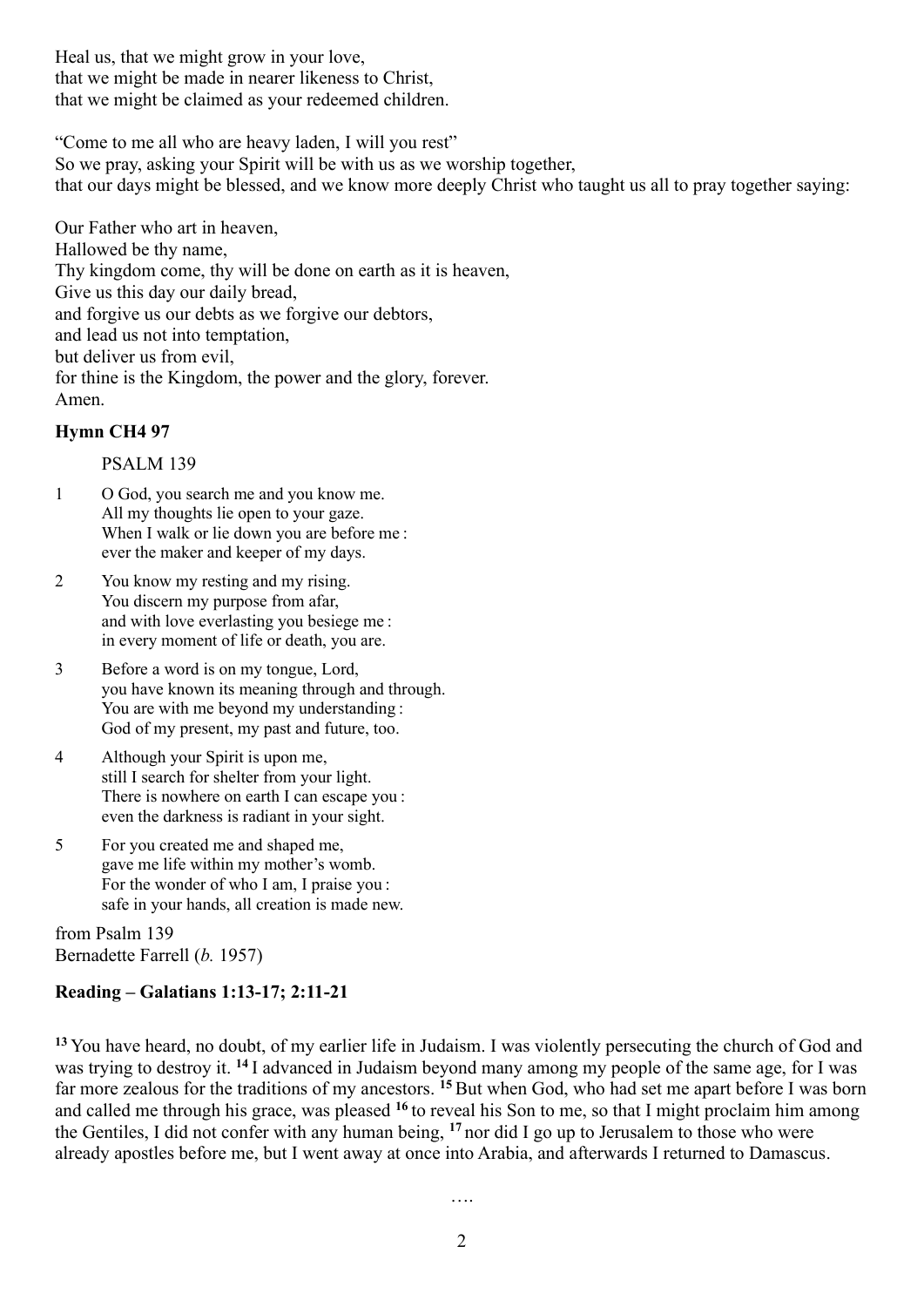**<sup>11</sup>**But when Peter came to Antioch, I opposed him to his face, because he stood self-condemned; **<sup>12</sup>** for until certain people came from James, he used to eat with the Gentiles. But after they came, he drew back and kept himself separate for fear of the circumcision faction. **<sup>13</sup>** And the other Jews joined him in this hypocrisy, so that even Barnabas was led astray by their hypocrisy. **<sup>14</sup>**

But when I saw that they were not acting consistently with the truth of the gospel, I said to Peter before them all, 'If you, though a Jew, live like a Gentile and not like a Jew, how can you compel the Gentiles to live like Jews?'

**<sup>15</sup>** We ourselves are Jews by birth and not Gentile sinners; **<sup>16</sup>** yet we know that a person is justified not by the works of the law but through faith in Jesus Christ. And we have come to believe in Christ Jesus, so that we might be justified by faith in Christ, and not by doing the works of the law, because no one will be justified by the works of the law. **<sup>17</sup>**But if, in our effort to be justified in Christ, we ourselves have been found to be sinners, is Christ then a servant of sin? Certainly not! <sup>18</sup> But if I build up again the very things that I once tore down, then I demonstrate that I am a transgressor. **<sup>19</sup>** For through the law I died to the law, so that I might live to God. I have been crucified with Christ; <sup>20</sup> and it is no longer I who live, but it is Christ who lives in me. And the life I now live in the flesh I live by faith in the Son of God, who loved me and gave himself for me. **<sup>21</sup>** I do not nullify the grace of God; for if justification comes through the law, then Christ died for nothing.

# **Reflection**

This week we jump briefly into Paul's letters, leaving Acts behind us.

We find ourselves with the letter to the Galatians, the young church which Paul visited on his missionary travels and clearly kept in touch with. Galatia was a community in what we today would call the central highlands of Turkey. Unlike many of the early churches it was not a coastal community – yet was still a community that knew many of the comings and goings of the empire, a busy place, and at a cross section of multiple cultural identities.

And Paul writes to them concerned about something, a teaching; or someone, a teacher, that is leading the Galatians astray.

One of the issues with Paul's letters is, of course that we only have the one side of a conversation, and a conversation not addressed to us, but that we're eavesdropping in on. So it can be quite hard to piece together some of the issues or events Paul is talking about – sometimes, for instance, his version of events differs from versions of events recorded elsewhere.

This reading might be one of those times: it's not so much that it directly contradicts a version of similar events we heard told last week in Acts, as that it feels very much like different people telling the story different ways – in order to highlight the contribution of some people over others, with different emphases about who is right about what.

In our Acts reading last week, Paul was presented very much as the junior figure to Peter and the Apostles. Going to them for advice and to sort out a problem about how the gentile believers should behave in regards to the Jewish Law.

This week, Paul tells the story such that he is the one who was correct all along: with even the added flourish of telling off and castigating Peter in front of all the believers. IT's scenes like this that make me think I probably wouldn't have liked Paul very much: sometimes, don't you think, a quiet word is better placed than a public confrontation?

Now the temptation is to get caught up on the argument itself: the who said what? When? and who was right? and should they really have done that? It would be really tempting to set this up as a Peter vs Paul punch up over authority – who was *really* the most important in the early church?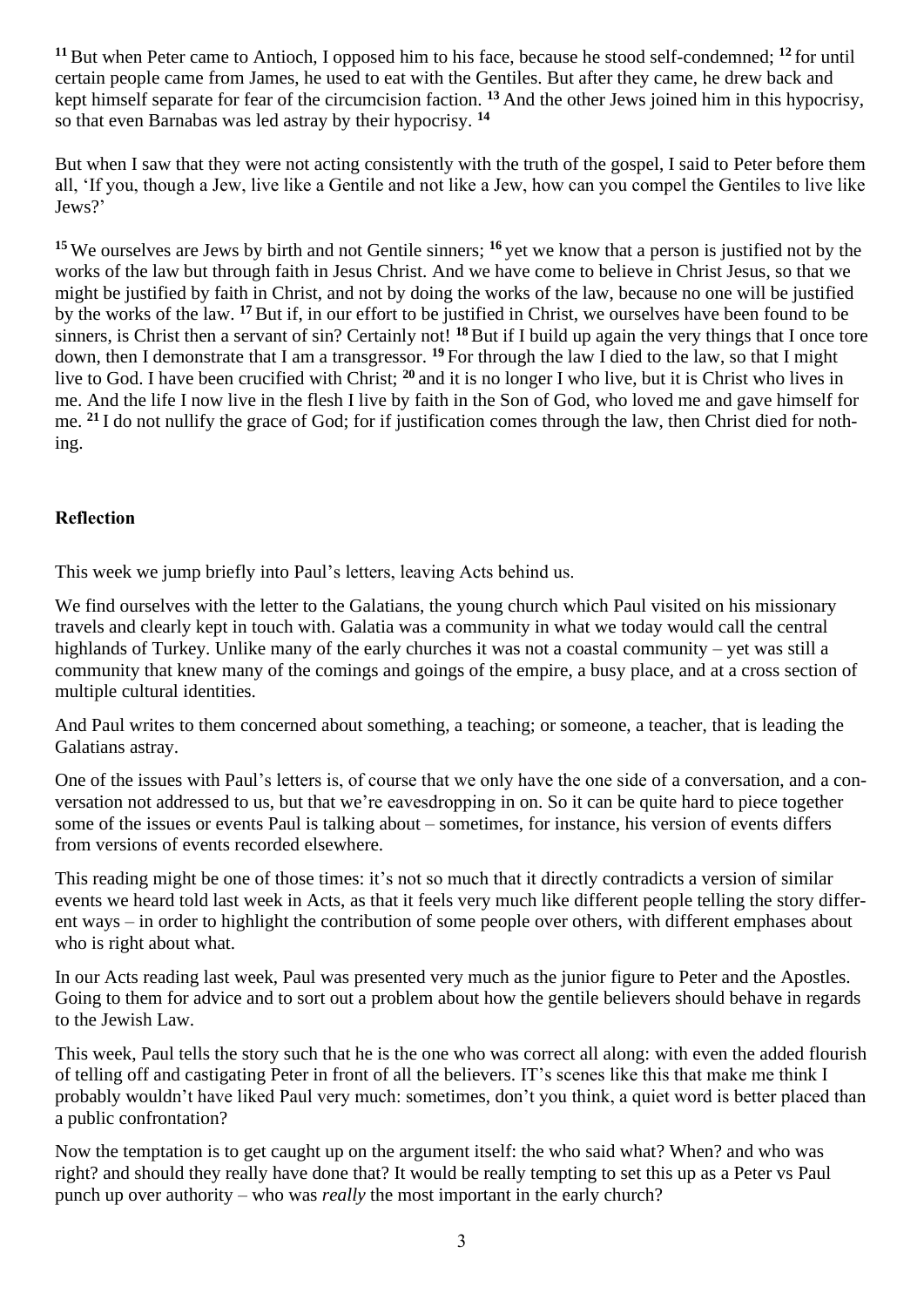Of course, Jesus disciples in the gospels bickered more than once about 'who is the greatest' and each time Jesus cut them all right down to size – it's not a competition, and even if it were, the one who wants to be first should become last, serving and loving their neighbours. So we'd be falling into the same trap if we made this about Peter vs Paul.

Instead – what about the source of the conflict.

Paul accuses Peter – whether rightly or wrongly, I don't think it matters, because the point and the learning for us will be the same either way – Paul accuses Peter of hypocrisy, that when there isn't anybody who'll object around to see it, he'll happily eat alongside the gentiles, in contravention of the Jewish laws. That, Paul seems very certain of, is the correct way to be. (though in others of his letters, earlier ones, he is less bullishly certain in his thinking on the issue). The problem Paul has with Peter is that he thinks Peter shies away from eating with the Gentiales when there are Jews around who might object – the group we heard about last week, that Paul calls here, the 'circumcision faction'.

As I say, it doesn't really matter whether this is really what Peter was doing or not – the lessons are the same. And I think there are 2 main lessons for us today in Paul's words:

The first lesson from Paulis plain and clear: and is one of *integrity*, that our actions should dovetail with our words and beliefs *at all times* not just when it suits us or when it is easy. We all know the difficulties in this; and we all know the struggle. Especially when as Chrstians, our words and beliefs demand a lot: if we are to talk of living lives that show the light and love of God in the world, we are inevitably going to encounter difficulties in action matching belief. Which is why we can't and don't act on our own – but in the arena of God's deep and wide forgiveness through Jesus Christ, and in the power of the Holy Spirit. We are forgiven folk, and whatever our failings in love, we are called onwards to learn, and to love again.

The second lesson is one of unity – and not simply human unity, but how human behaviour has to reflect the heavenly uinity we *all* share in God's grace. What appears to offend Paul so thoroughly about the behaviour he alleges of Peter, is that by *sometimes* eating with the Gentiles, the impression is given of unity – but that whenever there is space or an option for the Jewish believers to retreat, to keep separate, the truth of the belief is exposed – that really there is stilla distinction between Jewish believer and Gentile believer.

And it's not so much that there is a distinction between people that Paul is worried about, He is not trying to pretend everyone is the same – clearly people are different and diverse. The distinction Paul refuses to acknowledge is one that goes depper, and for him amounts to blasphemy: The distinction he thinks happens if the believers separate – even slightly- along Jewish and Gentiles lines, is one that goes to the heart of God's grace. For Paul God's grace, shown in Jesus Christ, either *is* completely enough for the justification of the believer; or it is not at all – in words that finished our reading: Christ would have died for nothing. Either Christ has saved us and we are made free from sin by the grace of God; or we are still in need of the law, and condemned by sin in light of the Law. Paul doesn't have an in-between when it comes to God's grace or the saving work of Jesus.

Paul's Jesus doesn't do half-measures, Paul's God doesn't dip a toe in the water before loving us: Fully, completely, utterly, and inifintely we are loved by God, saved in Christ, and held in grace by God's spirit.

We can see, maybe now, why this is a big deal for Paul.

There is no distinction in God's love for you and me, nor anybody else. The immensity and fullness of God's love and grace is Good News, and it is is Good News for us all, for all time.

Amen.

## **Hymn CH4 528**

1 Make me a channel of your peace. Where there is hatred let me bring your love ; where there is injury, your pardon, Lord;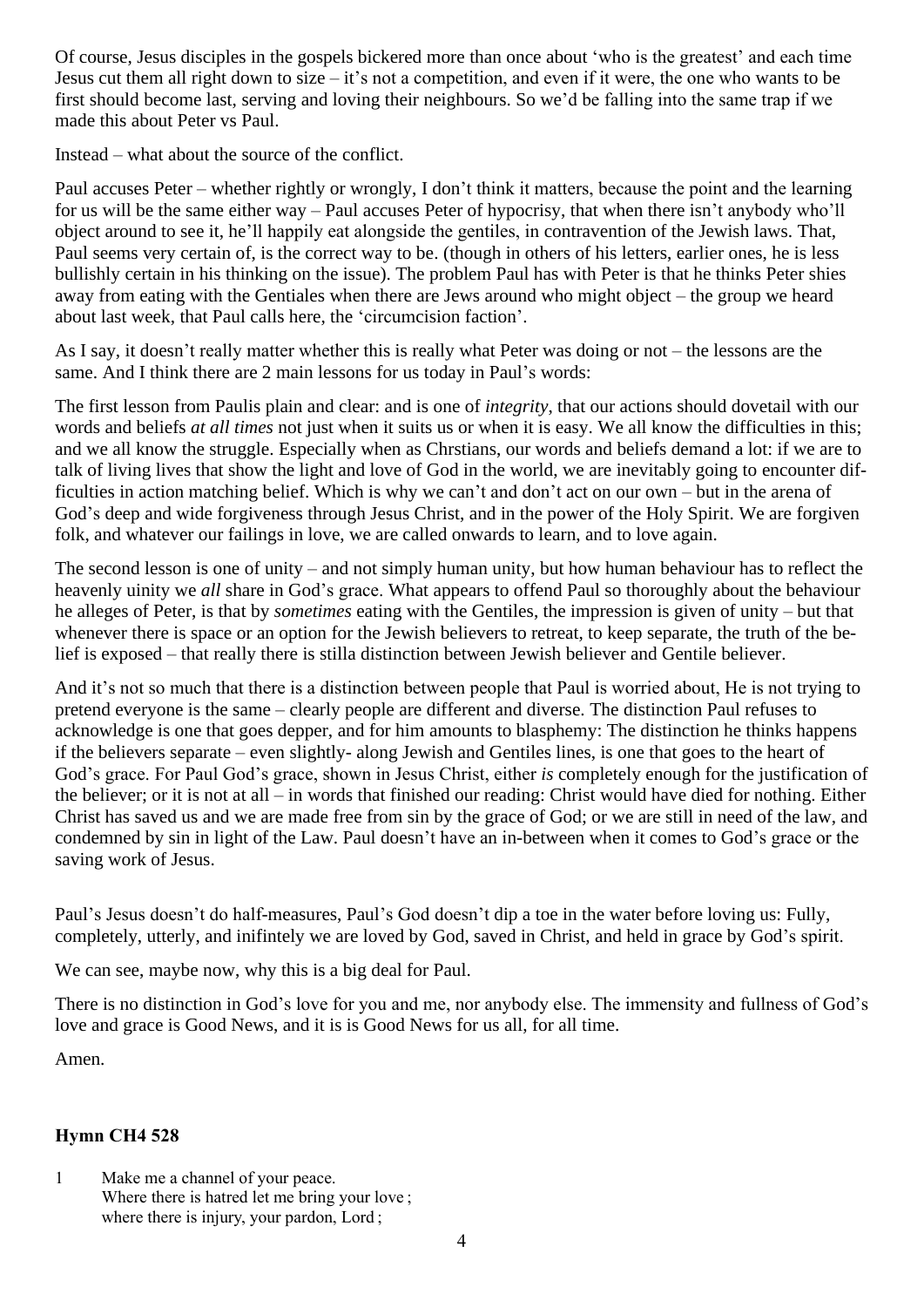- and where there's doubt, true faith in you. *Oh, Master, grant that I may never seek so much to be consoled as to console ; to be understood as to understand ; to be loved, as to love with all my soul.*
- 2 Make me a channel of your peace. Where there's despair in life let me bring hope; where there is darkness, only light; and where there's sadness, ever joy.
- 3 Make me a channel of your peace. It is in pardoning that we are pardoned, in giving of ourselves that we receive ; and in dying that we're born to eternal life.

Sebastian Temple (1928–1997) from the *Prayer of St Francis*

# **Prayers for others and ourselves**

Glorious God, we turn our attention to the needs of our world, and our place in helping build your kingdom, by your grace.

Gracious God we ask Your blessing on those who struggle to find their identity, their true purpose and a place of belonging.

Bless all victims of abuse who have been conditioned to feel worthless, weak and hopeless.

Grant to those who rescue and who counsel them the ability to inspire dignity, hope and wholeness.

Bless those whose struggles with addiction have resulted in a change of personality.

Grant to those who care for them the ability to provide reassurance and recovery.

Bless all whose struggles with gender identity make them feel alone, misunderstood and misrepresented.

Grant wisdom and sensitivity to those who offer dignity, empathy and support.

Bless all who through loss of work, income, health or family life find themselves rootless, homeless or friendless. Guide them to people who will listen, care, respect, befriend and support.

Bless all who through the brutality of war, famine or poverty find themselves torn from family, home or the country of their birth. There are many. Each is known and loved by You.

Inspire us all to pray, to campaign, to give and to work for a more just and kind world.

Bless Your persecuted children throughout the world who, because of their allegiance to Christ and His Church, are despised, deprived of basic human rights and discriminated against.

We give thanks for their bravery in the face of brutality; for their courage as they face cruel cowardice. We praise You for their costly witness. Grant them the assurance and peace that the Psalmist celebrates in today's Psalm. Help us who live in comfort never to be deaf to their cries. On this day when we have considered the example left by faithful people, obedient to Your call to serve, we pray for all who sense a call to serve Your Church.